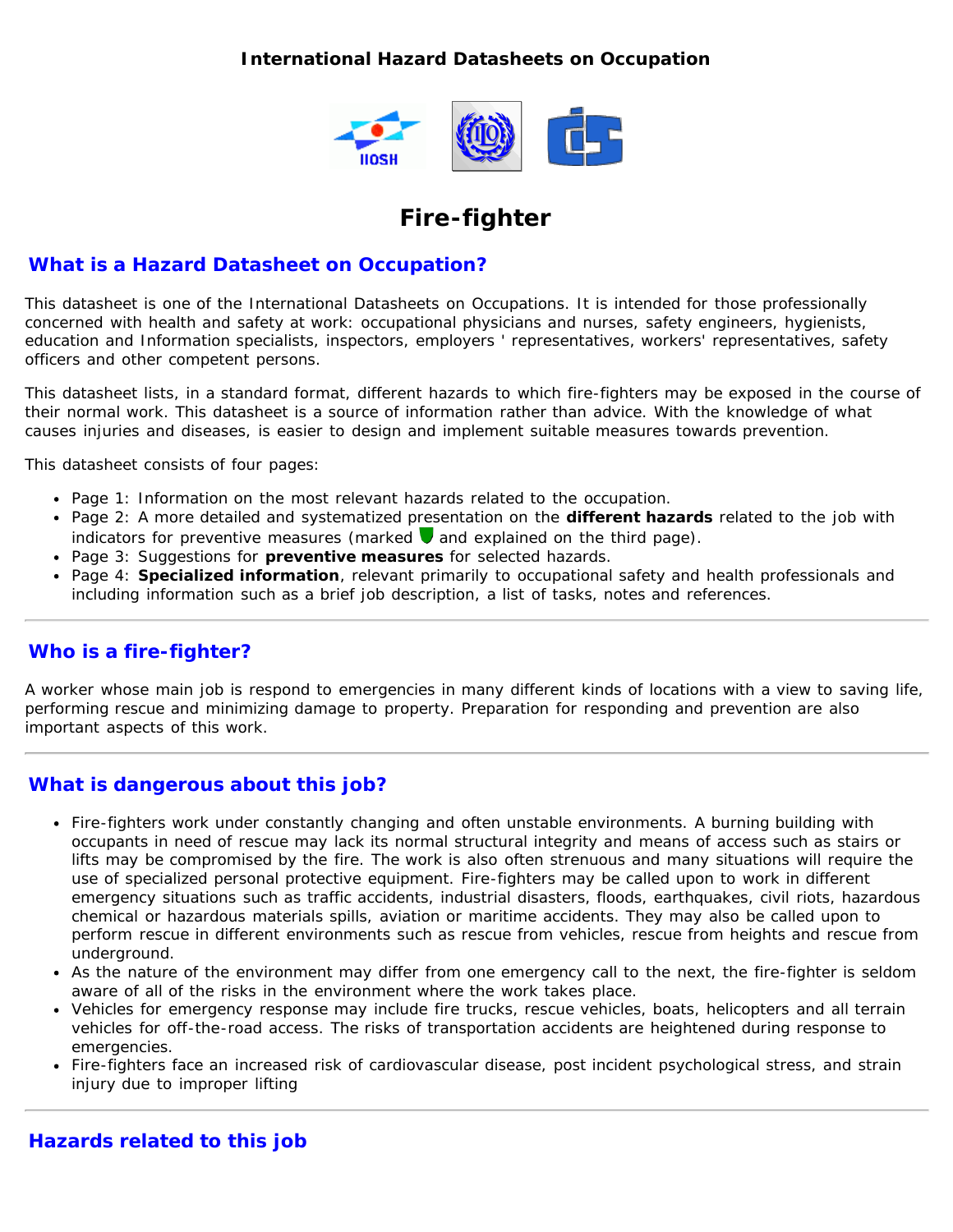| <b>Accident hazards</b>   | • Falls from heights during ladder work                                                                                                                | $\blacktriangleleft$                |
|---------------------------|--------------------------------------------------------------------------------------------------------------------------------------------------------|-------------------------------------|
|                           | • Falls from heights due to collapsing structures                                                                                                      | $\left( \frac{2}{\epsilon} \right)$ |
|                           | • Struck by falling objects during rescue, fire-fighting operations, or salvage<br>operations                                                          | $\overline{\mathbf{3}}$             |
|                           | • Stepping on, struck by or striking against glass, metal or other sharp objects<br>leading to cuts or scratches, including injuries due to explosions | $\mathbf{3}$                        |
|                           | • Caught in collapsing or collapsed structures                                                                                                         | 3                                   |
|                           | • Overexertion in lifting during fire-fighting or rescue operations                                                                                    | $\sqrt{5}$                          |
|                           | • Contact with hot surfaces or superheated gases                                                                                                       | $\mathbf{3}$                        |
|                           | • Inhalation of superheated air and/or products of combustion                                                                                          | $\binom{3}{ }$                      |
|                           | • Contact with or exposure to chemical products during fire-fighting, rescue or<br>hazardous chemical spill operations                                 | $\left  \cdot \right $              |
|                           | • Interruption of air supply during fire-fighting operations                                                                                           | $\boldsymbol{6}$                    |
|                           | • Injuries due to transportation accidents in responding to an emergency.                                                                              | $\left( 7\right)$                   |
|                           | • Slips, trips and falls on the fire-ground                                                                                                            | $\mathbf{8}$                        |
| <b>Physical hazards</b>   | • Collapse of ceilings, walls or floors                                                                                                                | 3                                   |
|                           | · Sudden ignition of gas products "flashover."                                                                                                         | $\mathbf{3}$                        |
|                           | • Exposure to heat leading to burns                                                                                                                    | $\mathbf{3}$                        |
|                           | • Exposure to heat leading to heat stress                                                                                                              | $\sqrt{6}$                          |
|                           | Exposure to cold during winter fire-fighting or rescue operations or during<br>maritime rescue operations                                              | 3                                   |
|                           | • Exploding objects on the fire-ground                                                                                                                 | 3                                   |
|                           | • Exposure to noise in vicinity of pump or other equipment                                                                                             | $\boldsymbol{8}$                    |
| <b>Chemical hazards</b>   | • Inadequate oxygen in the breathing air                                                                                                               | $\mathbf{3}$                        |
|                           | • The presence of carbon monoxide gas and other products of combustion in<br>the breathing air                                                         | $\mathbf{3}$                        |
|                           | Exposure to chemicals during chemical emergencies<br>٠                                                                                                 | 3<br>8                              |
| <b>Biological hazards</b> | Exposure to communicable diseases while treating patients as part of<br>emergency medical related activities                                           | 8                                   |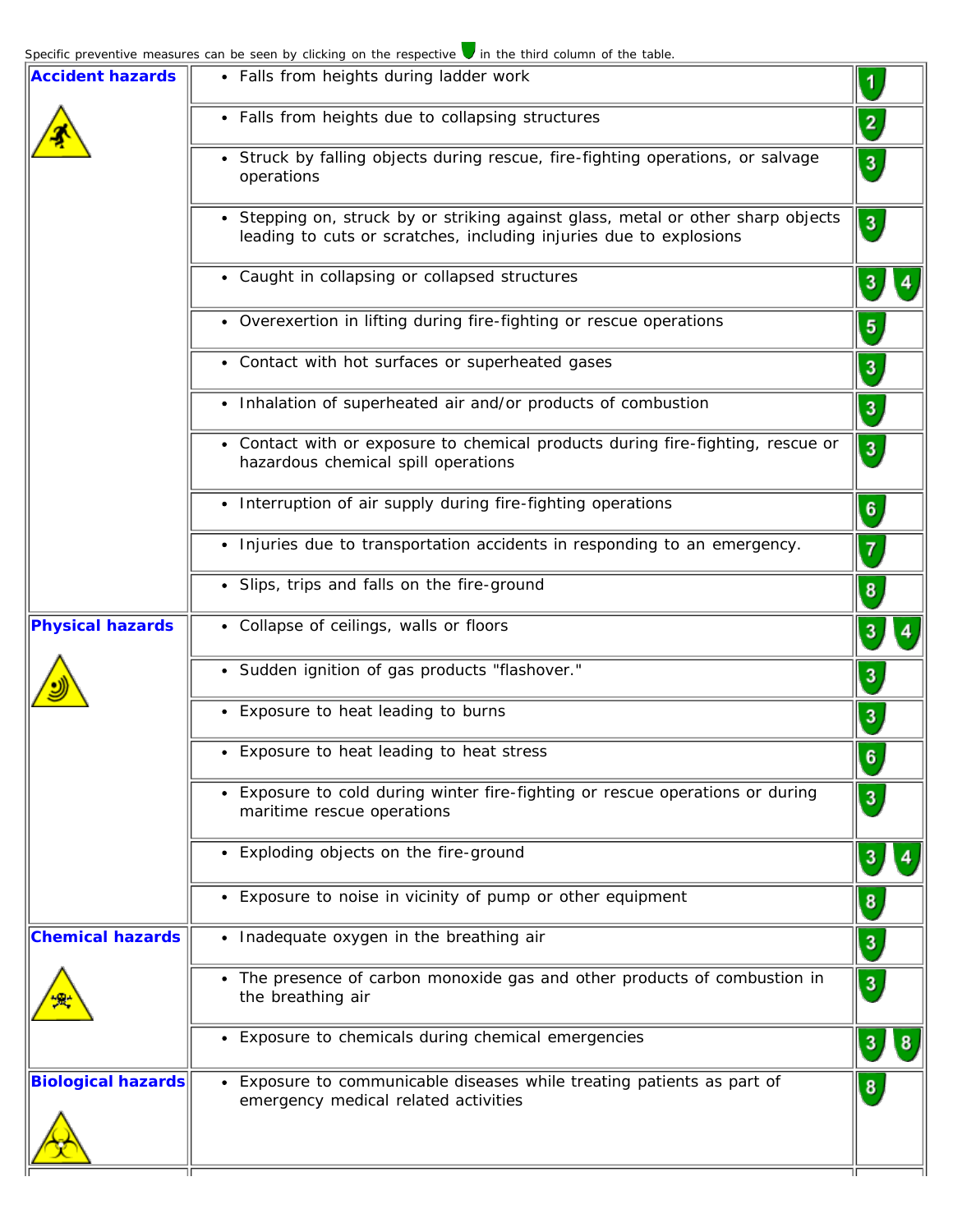Overexertion and musculo-skeletal injuries while handling or moving heavy or  $5<sub>1</sub>$ awkward objects such as fire hoses, specialized rescue equipment while wearing heavy personal protective equipment.

9

#### **Preventive measures**

|   | Use a ladder hook when working on ladders.                                                                  |
|---|-------------------------------------------------------------------------------------------------------------|
| 2 | Use appropriate fall protection equipment when working at heights.                                          |
| 3 | Use a full personal protective equipment "envelope" including self contained breathing apparatus.           |
| 4 | Use personal alert safety systems to alert other fire-fighters in the vicinity.                             |
| 5 | Maintain an adequate level of fitness and observe the proper rules for safe lifting and carrying.           |
| 6 | Provide for adequate rotation and breaks during the active stages of rescue, fire suppression and overhaul. |
|   | Use proper restraining devices such as seat belts and harnesses during transportation.                      |
| 8 | Use appropriate personal protective equipment relative to the hazard.                                       |
| 9 | Attend critical event debriefings and seek individual counseling when appropriate.                          |

# **Specialized information**

**Synonyms** Fireman, fire brigade personnel, fire department personnel

**Definitions and/or description** Selects hose nozzle, depending on type of fire, and directs stream of water or chemicals onto fire. Controls and extinguishes fires, protects life and property, and maintains equipment as volunteer or employee of city, township, or industrial plant: Responds to fire alarms and other emergency calls. Positions and climbs ladders to gain access to upper levels of buildings or to assist individuals from burning structures. Creates openings in buildings for ventilation or entrance, using ax, chisel, crowbar, electric saw, core cutter, and other power equipment. Protects property from water and smoke by use of waterproof salvage covers, smoke ejectors, and deodorants. Administers first aid and artificial respiration to injured persons and those overcome by fire and smoke. Communicates with superior during fire, using portable two-way radio. Inspects buildings for fire hazards and compliance with fire prevention ordinances. Performs assigned duties in maintaining apparatus, quarters, buildings, equipment, grounds, and hydrants. Participates in drills, demonstrations, and courses in hydraulics, pump operation and maintenance, and fire-fighting techniques. May fill fire extinguishers in institutions or industrial plants. May issue forms to building owners, listing fire regulation violations to be corrected. May drive and operate fire-fighting vehicles and equipment. May be assigned duty in marine division of fire department and be designated Firefighter, Marine (any industry). (US Dictionary of Occupational Titles Ref. 373.364-010)